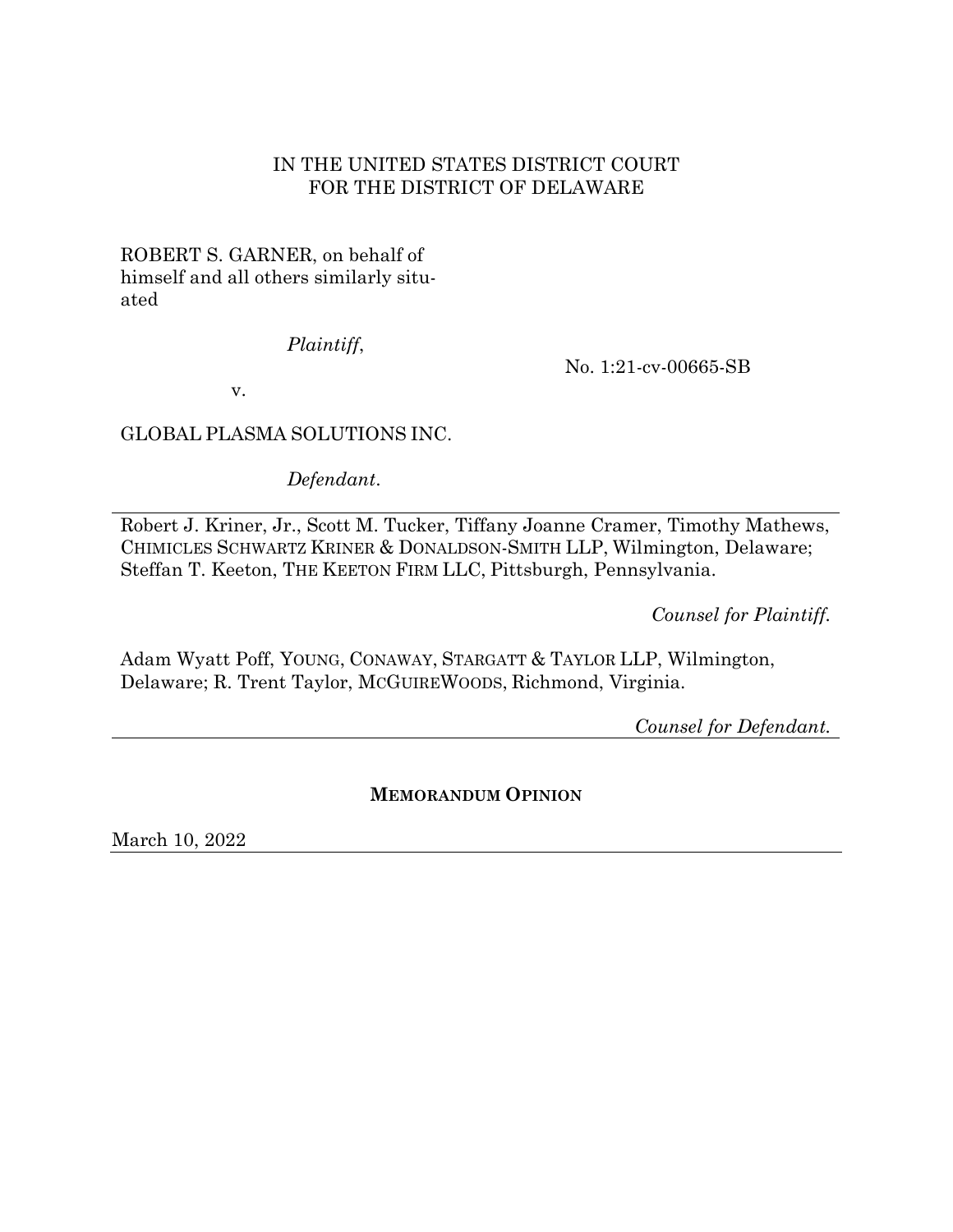BIBAS, *Circuit Judge*, sitting by designation.

When a crisis strikes, some people scramble to make a quick buck. Frightened men are easy targets. The COVID-19 pandemic is no different. Robert Garner says he bought an "air ionizer" because he was told it would protect him. But he has now seen scientific studies that suggest that he was duped. So he sued the manufacturer, Global Plasma, for fraud, consumer-protection violations, breach of warranty, and unjust enrichment. Because he identifies misrepresentations, his fraud claim survives. But I dismiss his other claims.

#### **I. BACKGROUND**

On this motion to dismiss, I take the complaint's allegations as true. Like millions of Americans, Garner worried about catching COVID. Compl., D.I. 1 ¶¶37, 146, 164. He was relieved to hear Global Plasma promising that its air ionizer could cleanse the air of the virus and other harmful compounds. *Id.* ¶¶ 56–57, 59, 148, 164−66. So he bought one. *Id.* ¶¶162–63, 170.

Global Plasma's products use "[b]ipolar [i]onization technology" to clean the air. Id.  $\P\P$ 48–49. This technology is "complex," so I will refer to the scientific studies Garner provides to describe it. Trane Technologies, *A Taxonomy of Air-Cleaning Technologies Featuring Bipolar Ionization* 3 (2021), D.I. 7-1, exh. J; *see Twardzik v. HP Inc.*, No. 1:21-cv-00396, at 11 (D. Del. Jan. 25, 2022) (reviewing a document linked in the complaint).

Bipolar ionizers release ions into the air to break up airborne contaminants. Trane Technologies 3–4. That effectively removes "dust, pollen, [and] dander" from the air. Id. at 4. But the jury is still out on whether ionizers can filter out smaller dangers.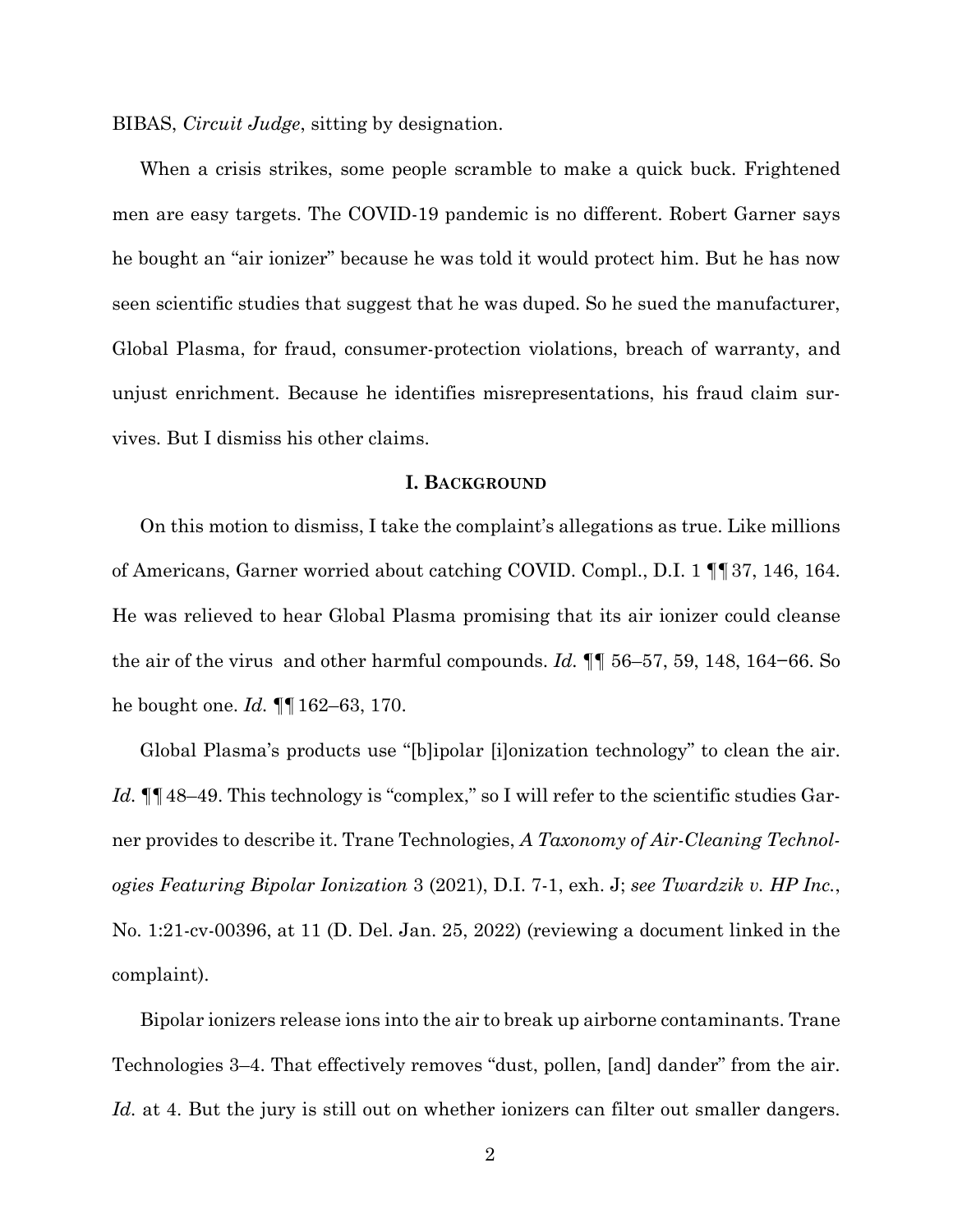Compl. ¶¶ 98–99. *Compare* Trane Technologies 8 ("[W]e did not see efficacy for [small chemical compounds]."), *with* Yicheng Zeng et al., *Evaluating a Commercially Available In-Duct Bipolar Ionization Device for Pollutant Removal and Potential Byproduct Formation*, Building & Enviro. 8 (Mar. 7, 2021), D.I. 7-1, exh. H (finding lower total compounds in the air with the ionizer than without).

It is also unclear whether ionizers can screen out airborne viruses. Global Plasma sponsored studies showing that its ionizers could "effectively neutralize[]" COVID on surfaces and in the air. Compl. ¶62(j); *see also id.* ¶¶62(f), 107–08. But outside testing reached mixed results. Two studies found no reduction of viruses on surfaces. Another said it failed to cleanse the air too. *See* Trane Technologies 8 (noting that the technology works for "in-air pathogens" but not for "pathogens on surface[s]"); Stephanie Licht et al., *Use of Bipolar Ionization for Disinfection Within Airplanes*, Boeing 22 (2021), D.I. 7-1, exh. I (bipolar ionizers have "not shown significant disinfection").

These studies dismayed Garner. Compl. ¶¶149–51, 169. He feared that an ineffective ionizer had lulled him into "a false sense of security." *Id.* ¶¶5, 169. So he filed this class action, claiming that Global Plasma deceived him and other consumers, breached warranties, violated consumer-protection laws, and unjustly enriched itself. *Id.* ¶¶181–279. He seeks damages and restitution. *Id.* ¶280(c); *see also* D.I. 11, at 1 n.1 (withdrawing Garner's request for an injunction).

Global Plasma moves to dismiss.. D.I. 5. It says Garner lacks standing to seek individual remedies or to bring claims on behalf of other consumers. D.I. 6, at 12–14, 21–22. And at any rate, it says, he has not stated a claim. *Id.* at 14–21.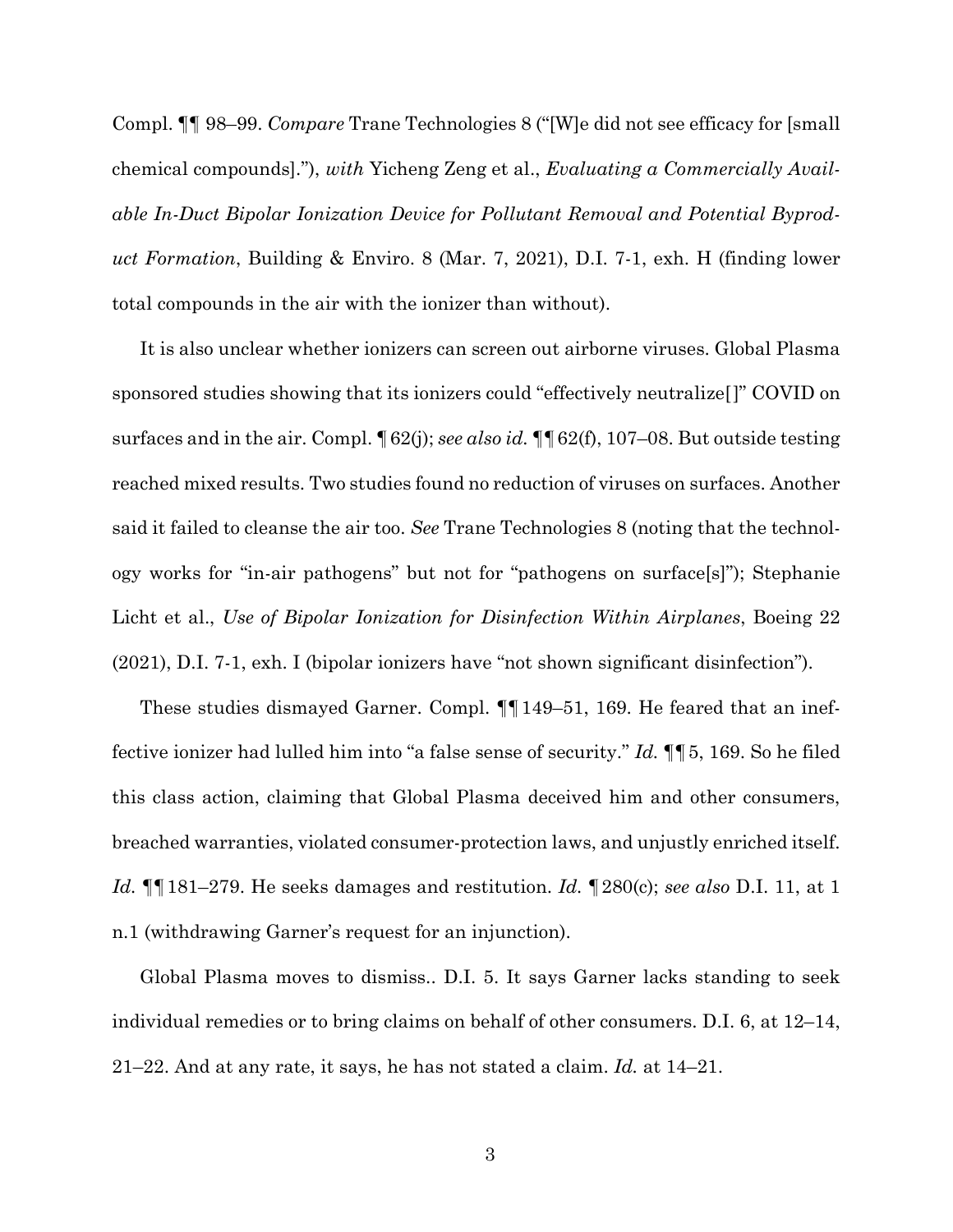Global Plasma's standing arguments fail, but most of its merits contentions succeed. So I dismiss all but Garner's misrepresentation claim, though I will let him amend.

## **II. GARNER HAS STANDING**

Start with standing. Global Plasma says Garner has not suffered an injury that merits damages or restitution. D.I. 6, at 12–13. Plus, it argues, he cannot represent a multistate class when he is "not a resident of the other states." *Id.* at 21. Nor can he represent people who purchased different Global Plasma ionizers. *Id.* at 13–14. But these arguments all fail.

### **A. Individual remedies**

Garner can personally seek damages and restitution because he plausibly pleads that the ionizer did not do what he "expected it to do": cleanse the air. *In re Johnson & Johnson Talcum Powder Prods. Marketing, Sales Practices & Liability Litig*., 903 F.3d 278, 283, 285, 292 (3d Cir. 2018); *see* Compl. ¶¶6, 13, 18, 160, 165–69. Had he known that it would not sufficiently "improve air quality" and protect him from COVID, he would not have spent hundreds of dollars on it. *Id.* ¶¶163, 168, 170; *see also In re Johnson & Johnson,* 903 F.3d at 285, 291–92. That suffices for standing. *Id.*; *Sierra Club v. Morton*, 405 U.S. 727, 733–34 (1972).

## **B. Multistate class standing**

Garner may also bring claims on behalf of a multistate class, at least at this stage. Any problem with raising claims under several states' laws goes to the propriety of class certification, not standing. *Twardzik*, No. 1:21-cv-00396, at 7–8. A plaintiff has standing if he can show a judicially redressable injury. *Id.* at 7. And a plaintiff's injury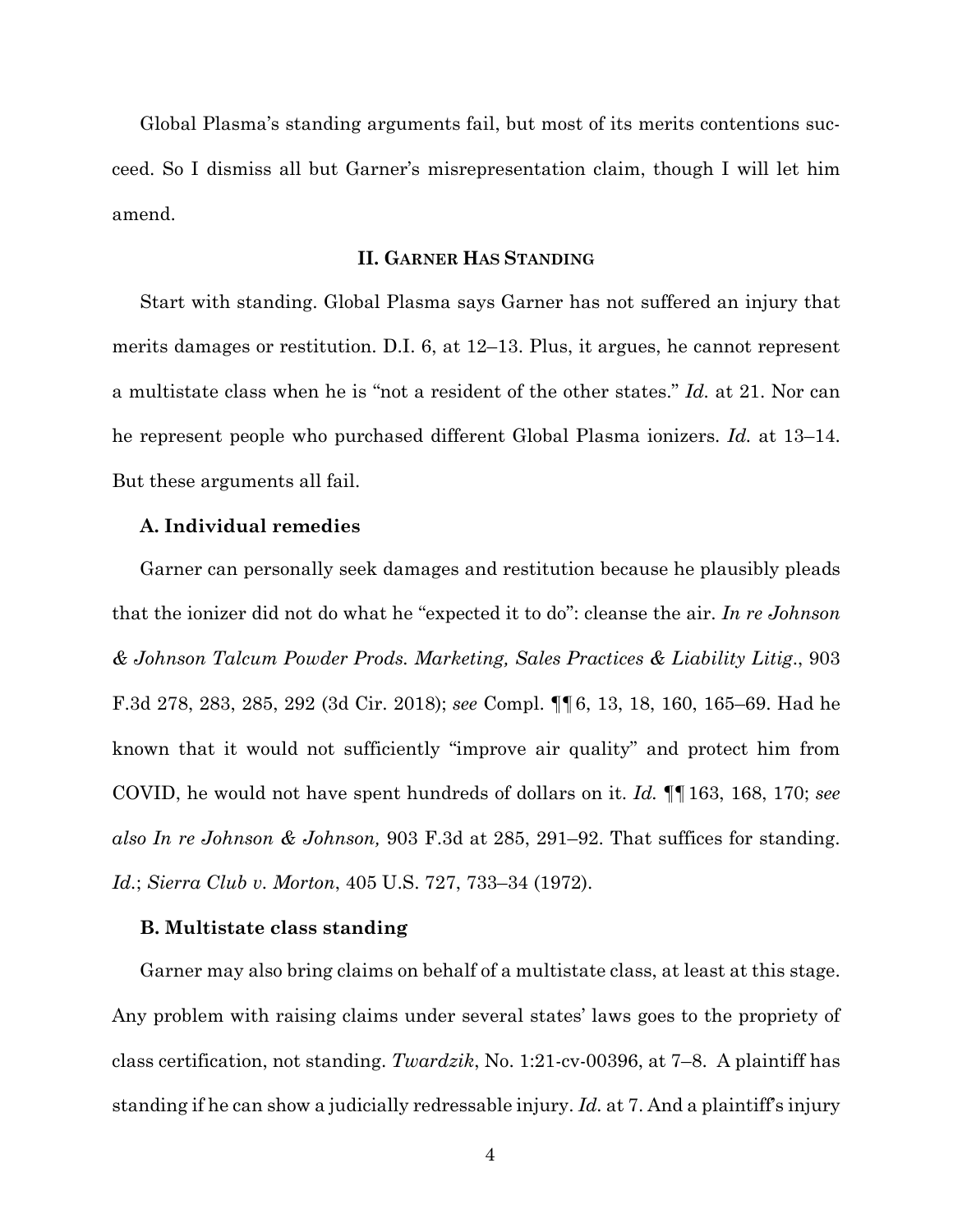is not pegged to the laws of different states: an injury is an injury even if no law allows recovery. *Id.* at 7–8. If Global Plasma worries about applying different states' laws down the road, it should oppose class certification. *See id.* at 7 (citing *Morrison v. YTB Int'l, Inc.*, 649 F.3d 533, 536 (7th Cir. 2011)).

#### **C. Unbought products**

Similarly, it is too early to lop off class claims for different Global Plasma ionizers. *See* Compl. ¶2 n.1. Though Garner did not personally buy them, he may represent others who did if their claims sufficiently resemble his. *Lisowski v. Henry Thayer Co.*, 2021 WL 1185924, at \*4 (W.D. Pa. Mar. 30, 2021).

Admittedly, "case law in this area is sparse," and district courts are closely divided. *Id.* at \*3. Some dismiss claims about products the plaintiff did not "purchase[] or use[]." *See, e.g.*, *Liberseon v. Johnson & Johnson Consumer Cos.*, 865 F. Supp. 2d 529, 537 (D.N.J. 2011). Those courts reason that a plaintiff could not be "personally … injured" by those products. *Id.* But other courts decide those questions only at the certification stage. *Lisowski*, 2021 WL 1185924, at \*4. On a motion to dismiss, these courts allow a case to proceed so long as the products, claims, and defendants are "sufficiently similar." *Id*. at 3 (internal quotation marks omitted).

This second line of cases persuades me. As those courts point out, "there is a distinction between … the plaintiff's individual standing" and "[his] ability to represent absent others" in a class action. *Id.* A plaintiff may have a clear injury from one product. His ability to represent others who bought different products depends on how similar the products and claims are—in other words, whether "there are questions of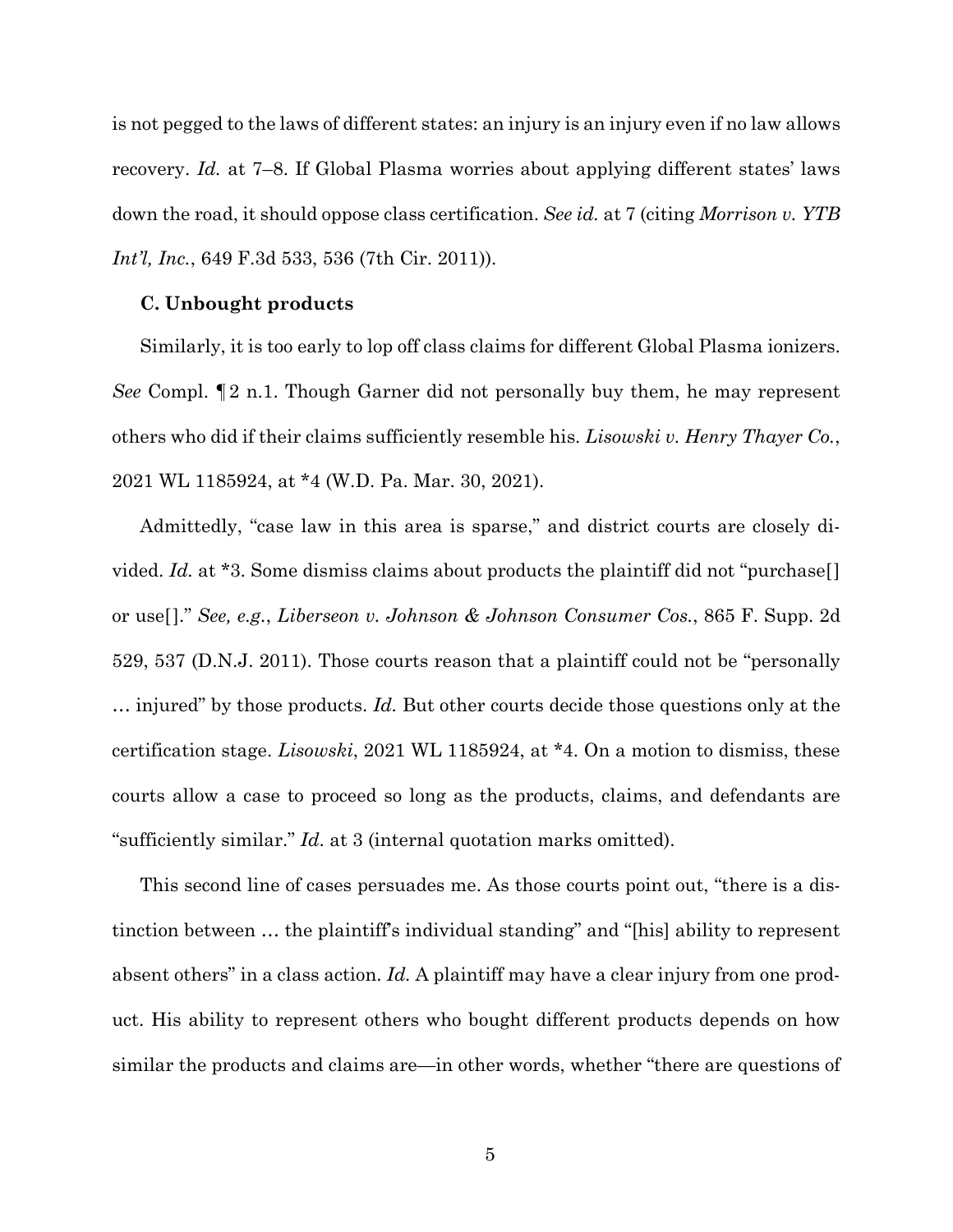law or fact common to the class." Fed. R. Civ. P. 23(a)(2). That is a certification problem, not a standing one.

Here, the putative class's claims focus on misrepresentations about and deficiencies in the bipolar-ionization technology used by all Global Plasma's ionizers, not the individual products. *See* Compl. ¶2 n.1. Thus, I will not dismiss the claims based on the other ionizers just yet.

## **III. GARNER SUFFICIENTLY PLEADS FRAUD**

On to the merits. Four of Garner's claims (fraudulent misrepresentation, fraudulent concealment, consumer protection violations, and unjust enrichment) "are based on fraudulent activity." *Menzies v. Seyfarth Shaw, LLP*, 1:21-cv-00249, at 5–6 (D. Del. Nov. 22, 2021); *see* Compl. ¶¶ 181–90, 254–79. So they must meet the heightened pleading requirements of Rule 9(b), which requires plaintiffs "alleging fraud" to "state [their claims] with particularity." Fed. R. Civ. P. 9(b).

Garner identifies dozens of statements that he thinks are misleading. Compl. ¶¶50–65. Global Plasma disagrees. It says none of the statements are deceptive. D.I. 6, at 5–12. Plus, it adds, Garner never explained how he was misled. *Id.* at 116.

Only some of Global Plasma's arguments succeed. I agree that some of the statements are not actionable misrepresentations, but others are. So Garner's misrepresentation claim survives, though his fraudulent-concealment, consumer-protection, and unjust-enrichment claims do not.

#### **A. The statements**

Not all misrepresentations merit a lawsuit. Actionable statements misstate "material facts" that can be measured or known. *Daniyan v. Viridian Energy LLC*, 2015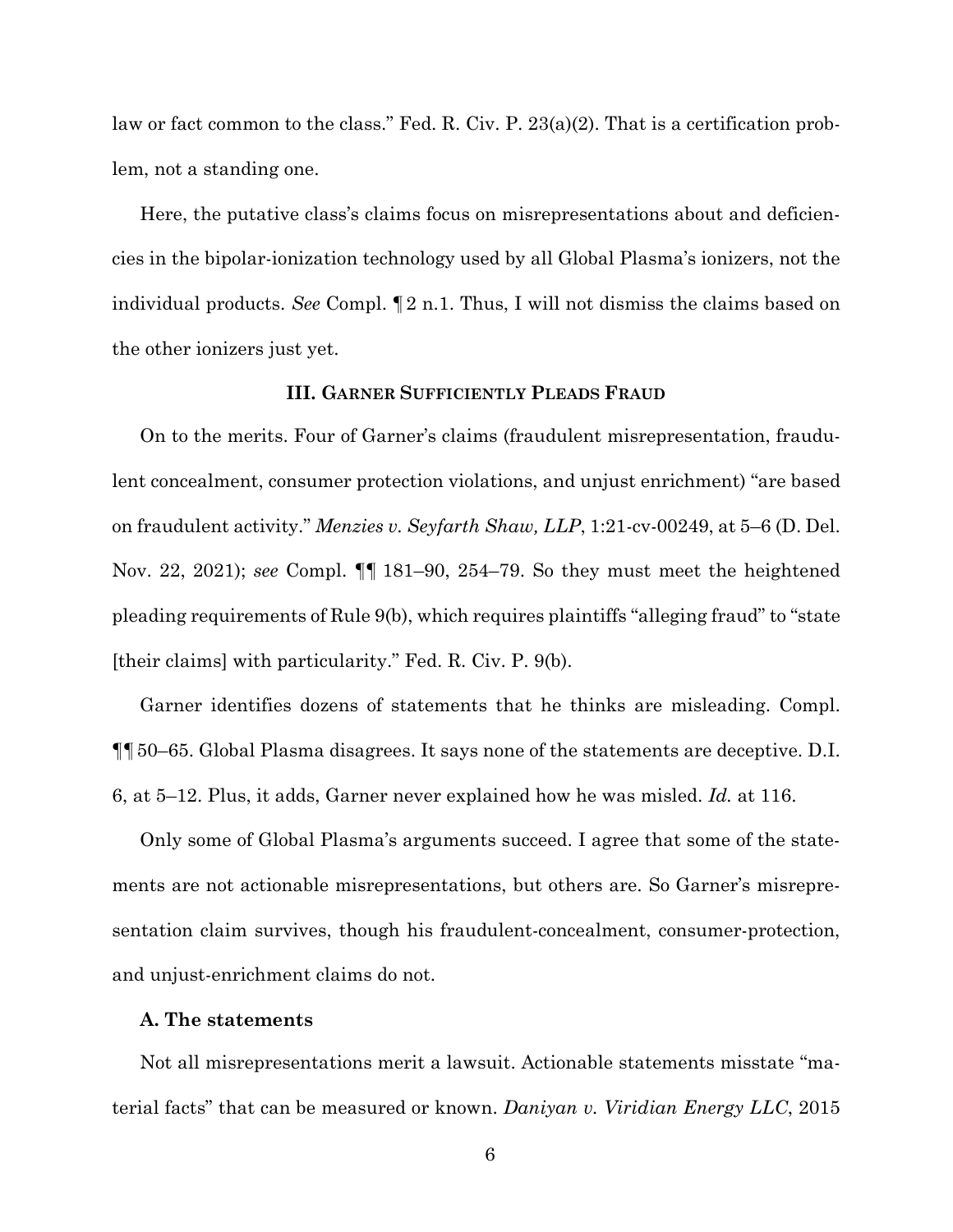WL 4031752, at \*2 (D. Md. June 30, 2015). Mere "estimate<sup>[s]</sup> or opinion<sup>[s]</sup> or puffing" are not actionable. *Id*. (quoting *Dean v. Beckley*, 2010 WL 3928650, at \*2 (D. Md. Oct. 1, 2010)).

Many statements Garner points to are mere puffery. Though too long to be quoted here, these statements can be neatly categorized.

*1. Mission statements*. Several statements describe Global Plasma's research goals: developing safe technology, "improving indoor air quality," and countering the pandemic. Compl.  $\P\P$  55(a), 58(a), 59(h)(ii), 62(a)–(c) & (h). Garner might dispute Global Plasma's success in reaching those goals. Even so, they are only "general statements regarding the [c]ompany's values and motivations, and thus, constitute puffery." *Hall v. Johnson & Johnson*, 2019 WL 7207491, at \*15 (D.N.J. Dec. 27, 2019).

*2. Generally safe*. Another set of statements are promises that Global Plasma's ionizers are generally "safe for occupied spaces." Compl. ¶¶55(b), 58(b) & (d). Statements promising safety might be actionable, if specific enough (more on that later). *Fusco v. Uber Tech., Inc.*, 2018 WL 3618232, at \*6 (E.D. Pa. July 27, 2018). But a general promise that a product is "safe" is too general to be tested in court: "there is no way to prove that a product is … in the abstract, safe." *Id.* (internal quotation marks omitted). Thus, these statements are also puffery.

*3. Peace of mind*. Finally, one statement promises that the ionizers can give "peace of mind during this evolving pandemic." Compl. ¶62(b). But like promises of general safety, promises that a product "will alleviate worry" are not "objectively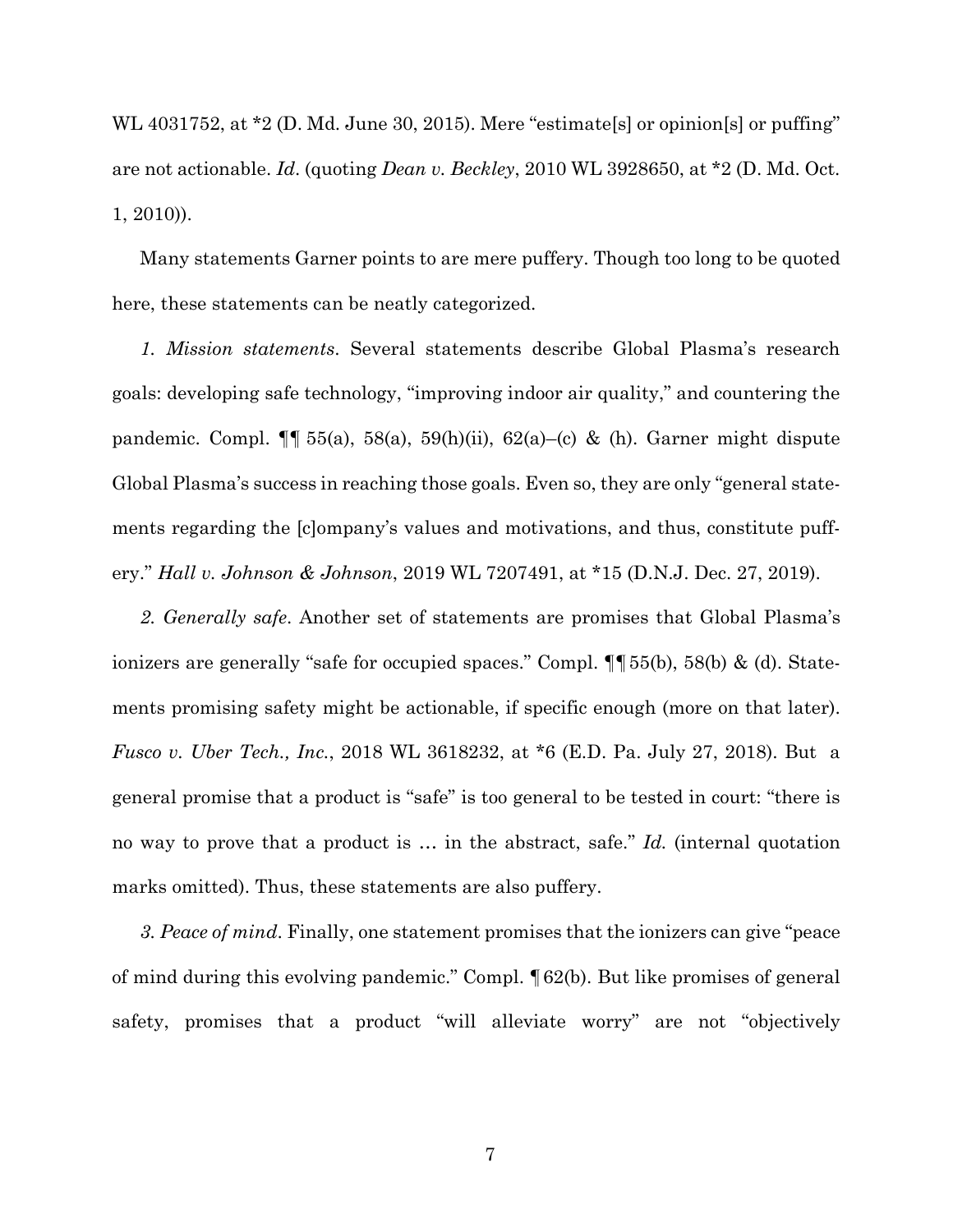measurable." *ConsulNet Computing, Inc. v. Moore*, 2007 WL 2702446, at \*9–10 (E.D. Pa. Sept. 12, 2007) (internal quotation marks omitted).

Other statements are measurable but not clearly false:

*4. Descriptions of bipolar ionization*. Global Plasma said its products send ions "out into [a] space" to "seek[]… out contaminants." Compl. ¶55(c). "[W]hen ions come into contact with pathogens …, they disrupt the [contaminants'] surface proteins … render[ing] them inactive." Compl. ¶62(f); *see also id.* ¶¶56(c), 62(d). Garner cites studies that challenge how effective that process is, but he does not dispute that bipolar ionization works that way. *See, e.g.*, Licht et al. at 3–4; Trane Technologies at 3–4.

*5. Ozone-free*. A few more statements promise that the ionizers are safe because they do not produce harmful ozone. Compl. ¶58(e), (g) & (h); *see also id.* ¶ 57(b)(1) &  $(3)$ ,  $(c)$ ,  $(e)$  $-g$  (promising, in part, that the ionizers do not produce ozone). These safety claims "can be prove[n] true or false," so they are not puffery. *Fusco*, 2018 WL 3618232, at \*6. But Garner does not allege that these statements are false. His studies conclude that Global Plasma's ionizer does not emit ozone. Trane Technologies at 5; Licht et al. at 16; Zeng et al. at 11.

*6. Cleaner air*. Another group of statements promise that the ionizer cleans air. Compl.  $\P$  58(c), 59(a), (c)–(g). Again, Garner does not allege that this is false. His studies say that though the ionizers might multiply some chemicals, they apparently filter out more than they add. *See* Zeng et al. at 8; Trane Technologies at 8.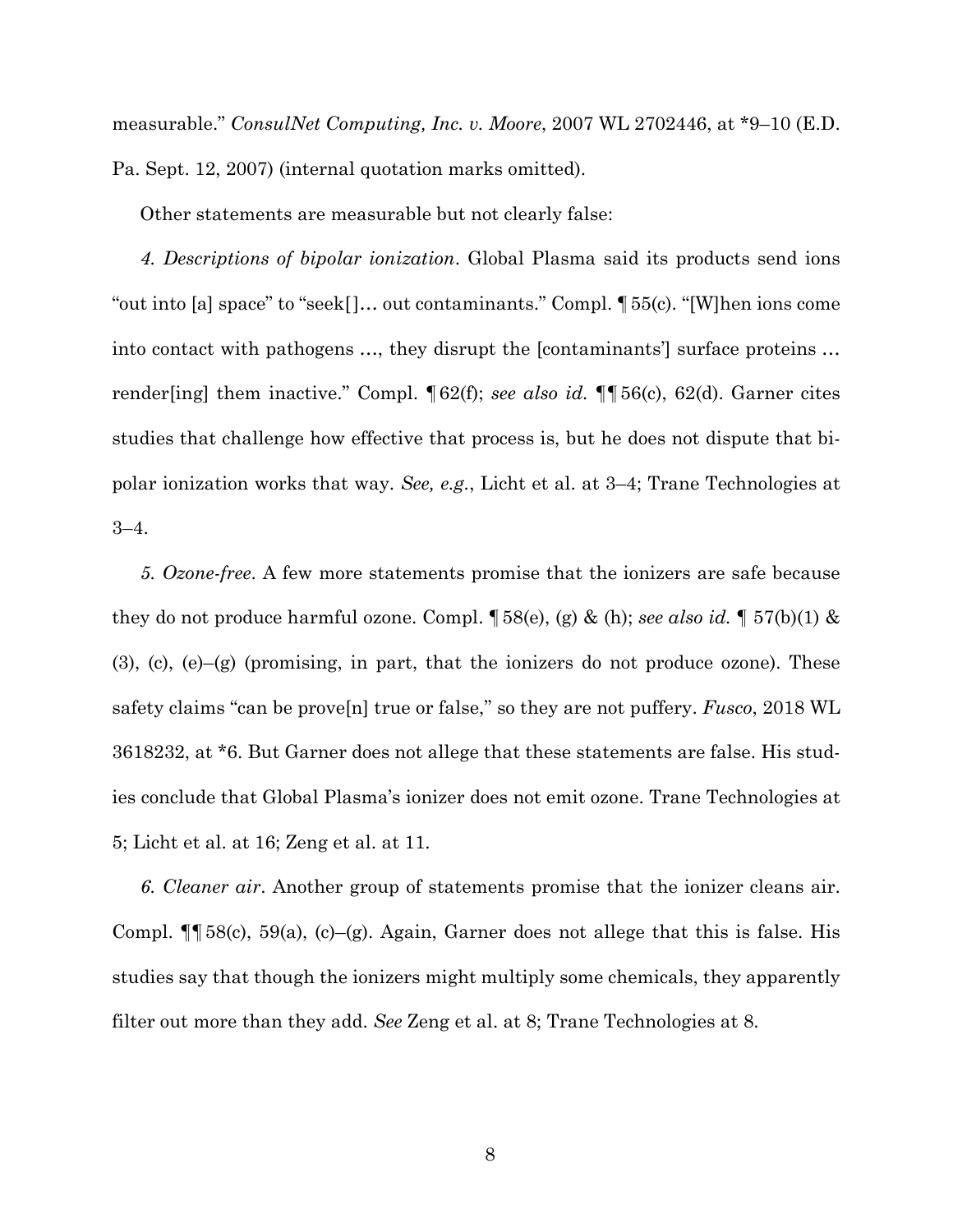*7. Odor-reducing*. Other statements promise that the ionizer can neutralize odors. Compl. ¶¶56(a)–(b), 57(b)(2). But neither Garner's studies nor his complaint say that this is false.

*8. Testimonials*. Finally, Garner quotes some glowing testimonials about the ionizer's effectiveness. Apparently, at some installations, the ionizer "effectively neutralized odors," "reduce[d] pathogens," and cleansed the space. Compl.  $\lceil 60(a), (c) - (d) \rceil$ . These testimonials may be *unrepresentative*. Garner suggests as much. *Id.* ¶60. But he does not say they are *false*. He does not, for instance, suggest that they were fabricated or bought. *Cf. Morgan v. Markerdowne Corp.*, 201 F.R.D. 341, 345 (D.N.J. 2001); *In re Milestone Sci. Sec. Litig.*, 183 F.R.D. 404, 410 (D.N.J. 1998); *FTC v. Roca Labs, Inc.*, 345 F. Supp. 3d 1375, 1389 (M.D. Fla. 2018).

But a handful of statements are at least arguably false:

*9. Third-party testing*. First, Garner protests Global Plasma's depiction of commissioned tests as "independent." Compl.  $\P\P$  55(d), 60(b), 61, 62(e), (g), (k). Tests can hardly be independent, he says, if they were "funded by [Global Plasma]." *Id.* ¶150; *see id.* ¶¶3, 53, 118.

Indeed, Global Plasma needed to disclose its relationship with the testers. *See Roca Labs*, 345 F. Supp. 3d at 1389. Granted, it apparently did for some tests*. See, e.g.*, Compl. ¶62(j) n.78; News Release, *GPS Virtually Eliminates Static SARS-CoV-2 with Proprietary NPBI Technology* (June 10, 2020), https://perma.cc/WVW3-XPRG (acknowledging that Global Plasma "jointly executed" the test with the third-party tester).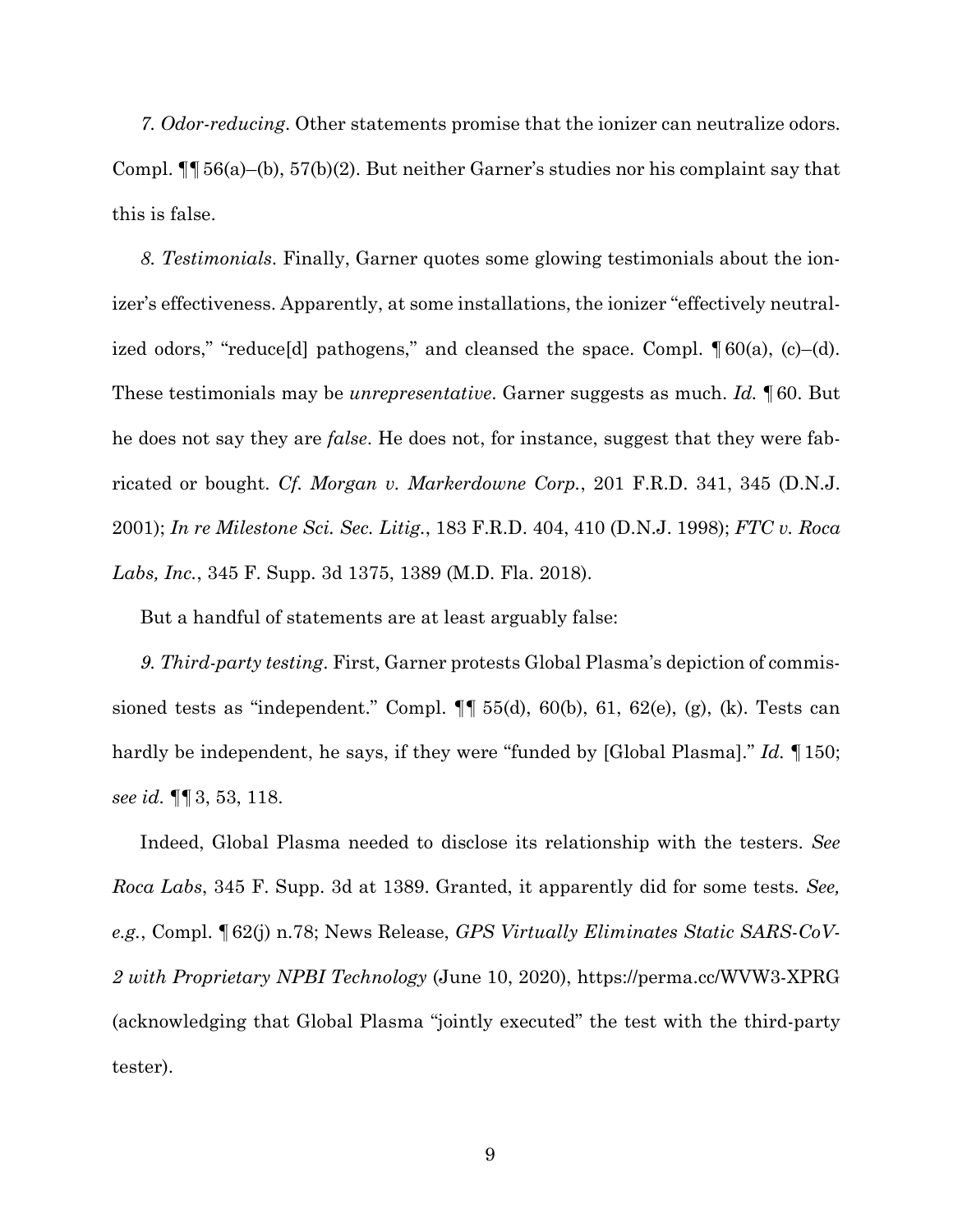But some disclosures are buried; others, nonexistent. For instance, Global Plasma's "Independent Testing" webpage did not mention that it had commissioned any of the studies touted. *See* D.I. 7-1, exh. C. True, it says that information could be found by digging into the studies themselves. D.I. 6, at 8. But in other areas of the law, burying facts is insufficient disclosure. *See, e.g.*, *Werner v. Werner*, 267 F.3d 288, 297 (3d Cir. 2001); *Am. Orthopedic & Sports Medicine v. Indep. Blue Cross Blue Shield*, 890 F.3d 445, 452 n.6 (3d Cir. 2018). So at this stage, Garner plausibly points to a misrepresentation.

*10. No harmful byproducts*. Global Plasma also promised that the ionizer produces no "harmful byproducts." Compl.  $\P\P$  55(e), 56(d), 57(a)–(g), 59(b), (i). Instead, it is supposed to break down compounds into some combination of the "four basic elements: oxygen, nitrogen, carbon dioxide or water vapor." *Id.* ¶57(a).

But Garner cites a study suggesting that the ionizer might produce other chemicals too. Zeng et al. at 8–9, 11–12. At least some of those chemicals might be harmful, if produced in sufficient quantities. Compl. ¶¶80–86.

Global Plasma retorts that the study never says the chemicals reach those levels. D.I. 6, at 7. But focusing on the levels produced shifts the goalposts: Global Plasma promised that its ionizer would release *no other byproducts*. Thus, its promises appear false.

*11. Proven against COVID.* Finally, Global Plasma labeled its ionizers "a proven tool in the fight against COVID-19." *Id.* ¶62(i). And it suggested the ionizers could filter COVID out of the air and disinfect surfaces. *See also id.* ¶¶ 59(h)(i), 62(d). But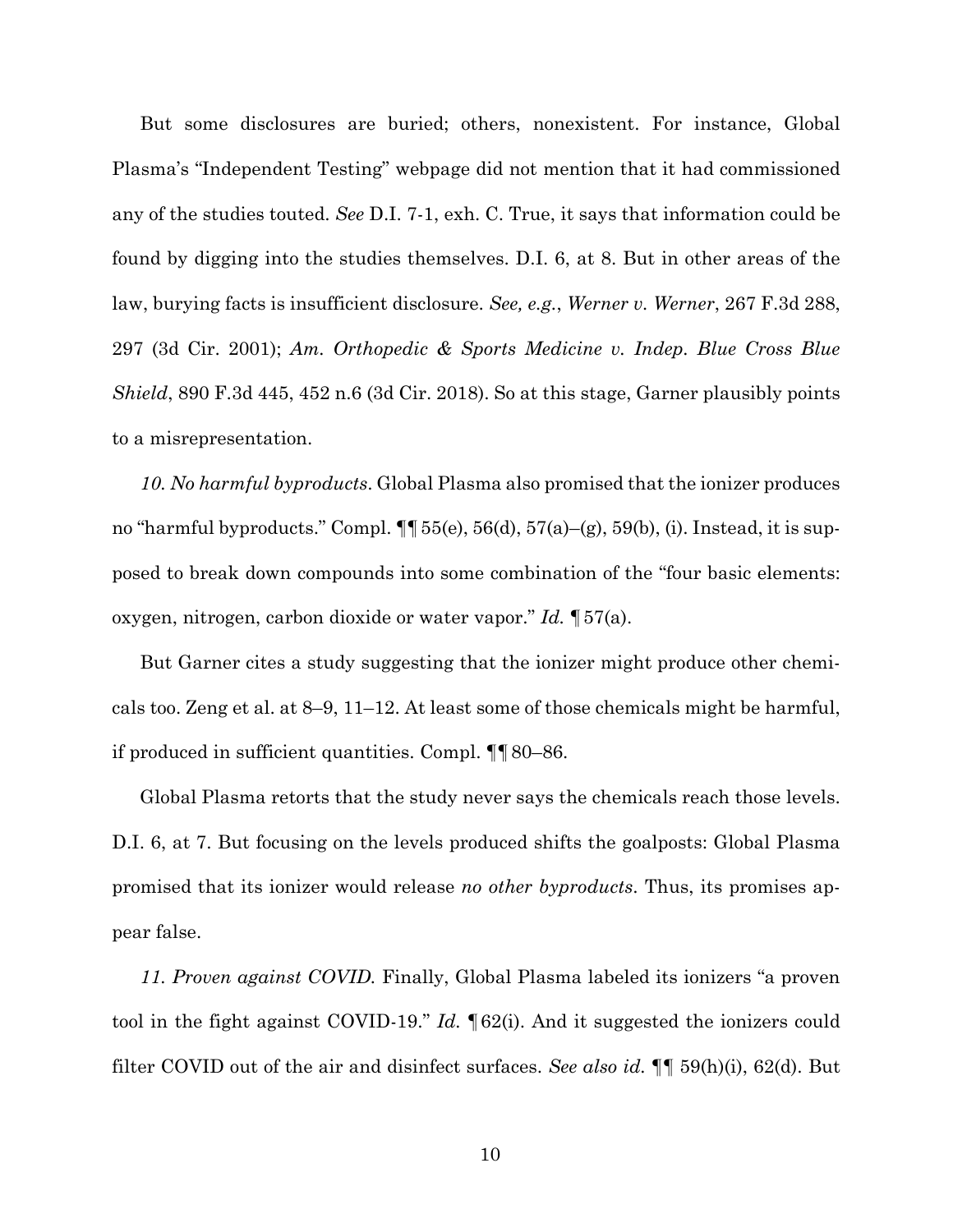two studies contradict these claims. Each concludes that the ionizers likely would not disinfect surfaces. Trane Technologies 8; Licht et al. 16. And they reached inconsistent results about viruses in the air. *Compare* Trane Technologies 8, *with* Licht et al. 22.

True, as Global Plasma points out, these studies are "inconclusive." D.I. 6, at 9 (quoting Licht et al.). And its own studies concluded differently. *Id.* But I must leave the scientific debate for a later stage. *Cf. Daubert v. Merrell Dow Pharma*., 509 U.S. 579 (1993). At this point, Garner plausibly identifies a misrepresentation.

To summarize, Garner has identified three potential misrepresentations: (1) that Global Plasma used independent testing, (2) that its ionizers give off only four byproducts, and (3) that they are effective at stopping COVID.

But no matter, Global Plasma says. Garner has not pled the other elements of his fraud-based claims. I turn there next.

### **B. Garner's fraudulent-misrepresentation claim survives**

Global Plasma lobs two more attacks at Garner's fraudulent-misrepresentation claim. *Cf.* Compl. ¶¶181–90. Both fail.

First, it says, Garner has not sufficiently described how he relied on its misstatements. D.I. 6, at 16; *see Won Kim v. US–1 Flea Mkt. LLC*, 2018 WL 1791916, at \*3 (Md. Ct. Spec. App. Apr. 16, 2018) (misrepresentation elements).

Not so. After quoting the misstatements at length, Garner says he "observed and read" them on "[Global Plasma's] website … and social media." Compl. ¶165. *Cf. Twardzik*, No. 1:21-cv-00396, at 11 (dismissing claim because plaintiff did not say he had seen defendant's marketing); *Hill v. Brush Engineered Materials, Inc.*, 383 F.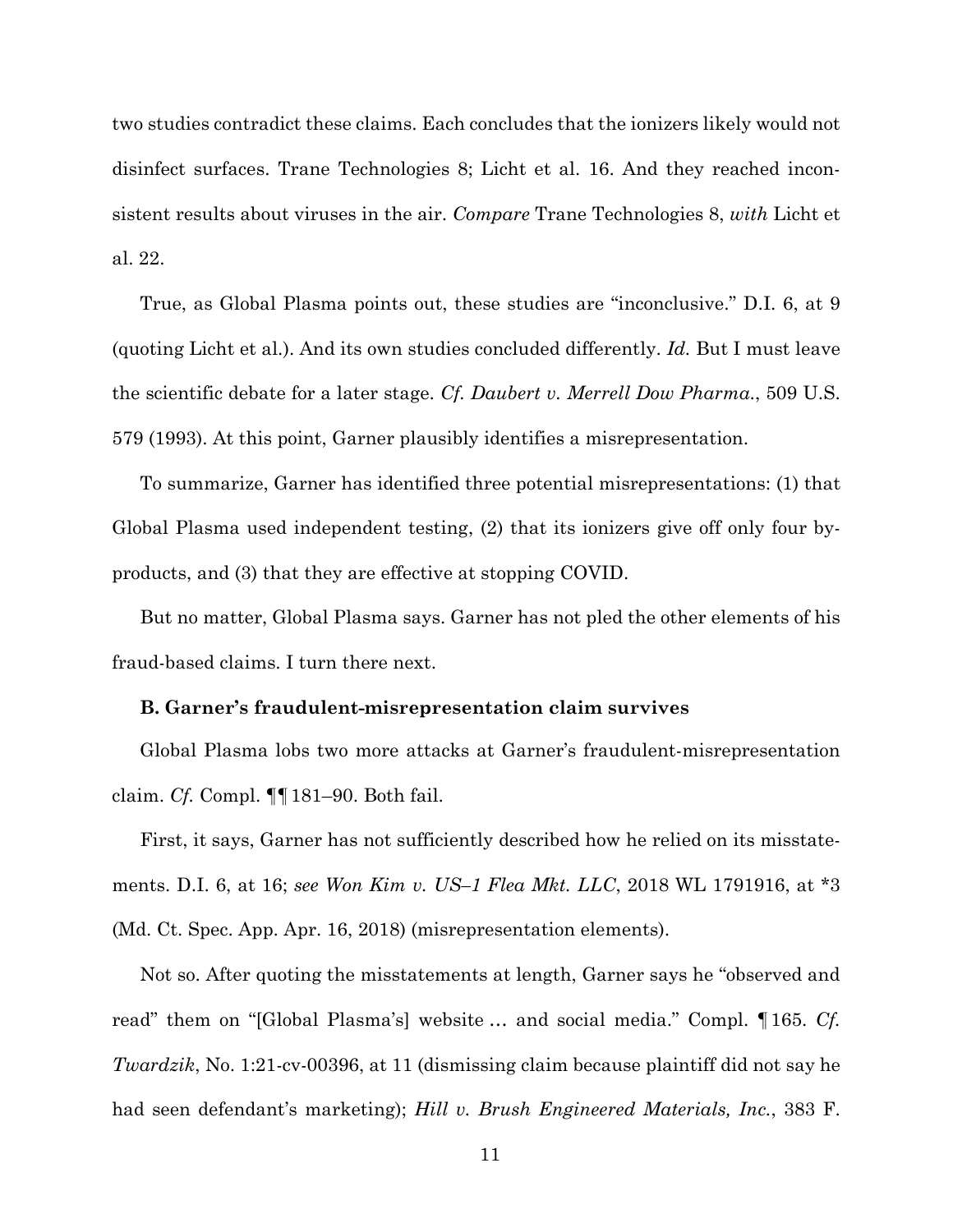Supp. 2d 814, 823 (D. Md. 2005) (dismissing because plaintiff failed to describe "how she came to rely on" defendant's misrepresentations). These statements—particularly the ones promising that the ionizer could mitigate COVID—persuaded him to buy it. Compl. ¶¶1, 165. At this stage, that is enough to show reliance. *Cf. Snyder v. Cynosure, Inc.*, 2019 WL 1386727, at \*6 (D. Md. Mar. 27, 2019).

Second, Global Plasma argues that Garner could not have *reasonably* relied on its statements because its "website is replete with disclaimers." D.I. 6, at 9–10, 16. But it is unclear whether those disclaimers were posted to Global Plasma's website when Garner visited it—his complaint never mentions them.

Even if they were, the disclaimers are too general to disclaim the actionable misstatements. *Cf. EP Medsystems, Inc. v. EchoCath, Inc.*, 235 F.3d 865, 873 (3d Cir. 2000) (requiring disclaimers in securities cases to be "tailored" to the misstatements (internal quotation marks omitted)). At most, the disclaimers warn clients to "evaluate their individual … conditions when making an assessment regarding the [ionizer's] potential benefits." Global Plasma Solutions, *Disclaimers*, https://perma.cc/E546-XMUP; *see also* Global Plasma Solutions, *Third-Party Testing*, https://perma.cc/UFK6-BLQB (linking to the disclaimer). So that attack flops too. Garner's misrepresentation claim may move forward.

## **C. Garner's fraudulent-concealment claim fails**

But Garner's other fraud-based claims run into trouble. Start with fraudulent concealment. *Cf.* Compl. ¶¶181–90; *Rhee v. Highland Dev. Corp.*, 958 A.2d 385, 390 (Md. Ct .Spec. App. 2008) (fraudulent concealment elements). To state that claim, Garner must to plead "that [Global Plasma] took affirmative action to conceal" facts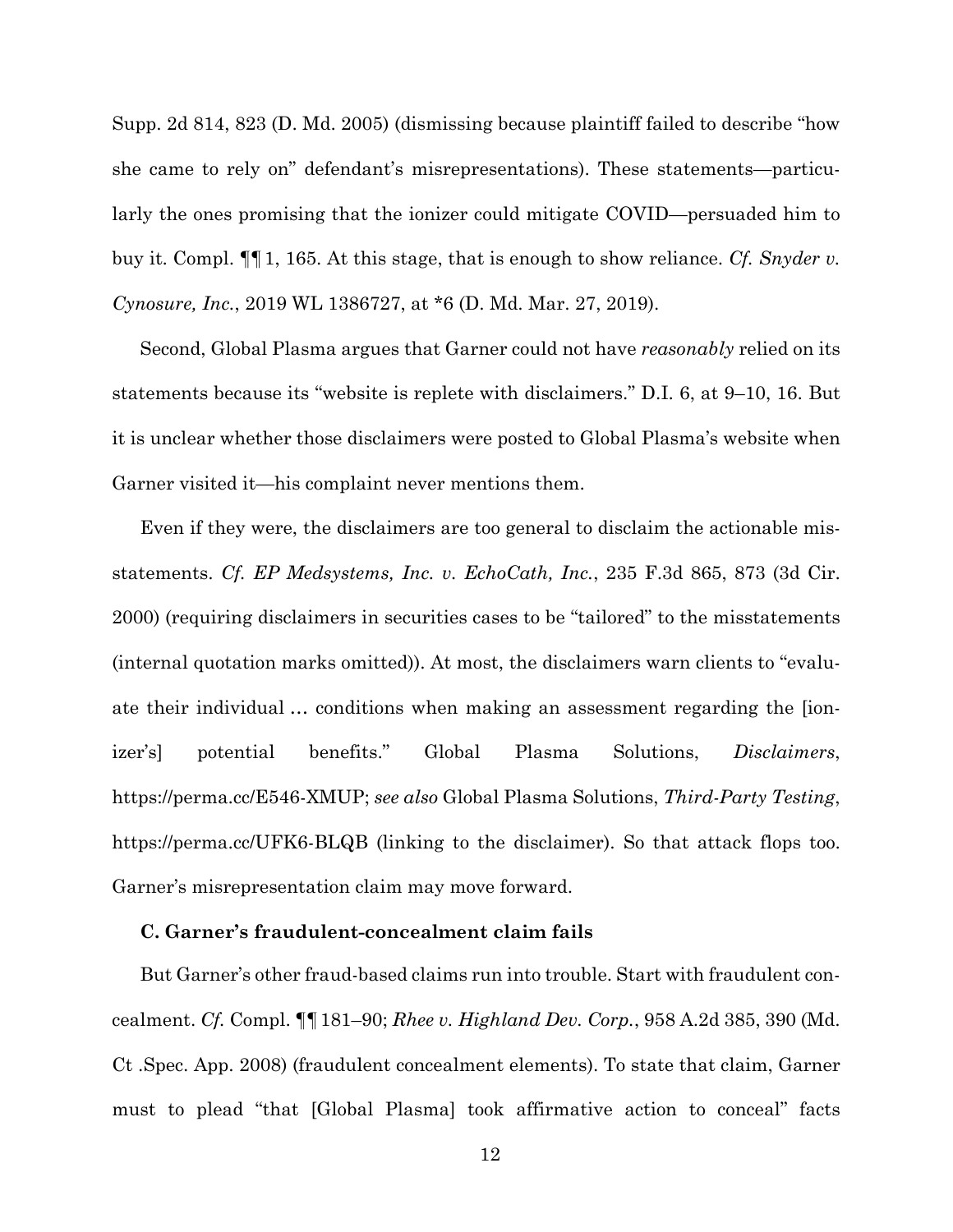undermining its claims. *My Nat'l Tax & Ins. Servs., Inc. v. H & R Block Tax Servs., Inc.*, 839 F. Supp. 2d 816, 820 (D. Md. 2012) (quoting *Lloyd v. Gen. Motors Corp.*, 916 A.2d 257, 275 (Md. 2007)).

He does not. Instead, he claims that Global Plasma sued its critics. Compl. ¶142 & n.137. A frivolous lawsuit could perhaps be an "affirmative action," if its only purpose was to silence detractors. But Garner does not provide enough information about these suits to indicate whether that is true here. Besides, most lawsuits are "matters of public record" that hardly "conceal … relevant fact[s]." *Finley Alexander Wealth Management, LLC v. M&O Mktg., Inc.*, 2021 WL 1215769, at \*10 (D. Md. Mar. 31, 2021) (cleaned up). So I must dismiss Garner's fraudulent-concealment claim.

### **D. Garner's consumer-protection claim fails too**

Next, Global Plasma targets Garner's consumer-protection claim. D.I. 6, at 19–20; Compl. ¶¶254–70. Under Maryland's consumer-protection statute, a consumer can sue for "[u]nfair, abusive, or deceptive trade practices," including misleading marketing. Md. Code Ann., Com. Law §§13-301(1)–(3), (5), (9), 13-408.

Garner satisfies many of this claim's requirements. As I have explained, he identifies misleading marketing, his reliance on it, and a resulting injury. *Bey v. Shapiro Brown & Alt, LLP*, 997 F. Supp. 2d 310, 319 (D. Md. 2014).

But Garner falters on a threshold condition: only a buyer of consumer goods can sue for consumer-protection violations. Yet Garner has not shown that the ionizer is a "consumer good[]": something bought "primarily for personal, household, family, or agricultural purposes." Md. Code Ann., Com. Law  $\S 13-101(d)(1)$ ; D.I. 6, at 19–20.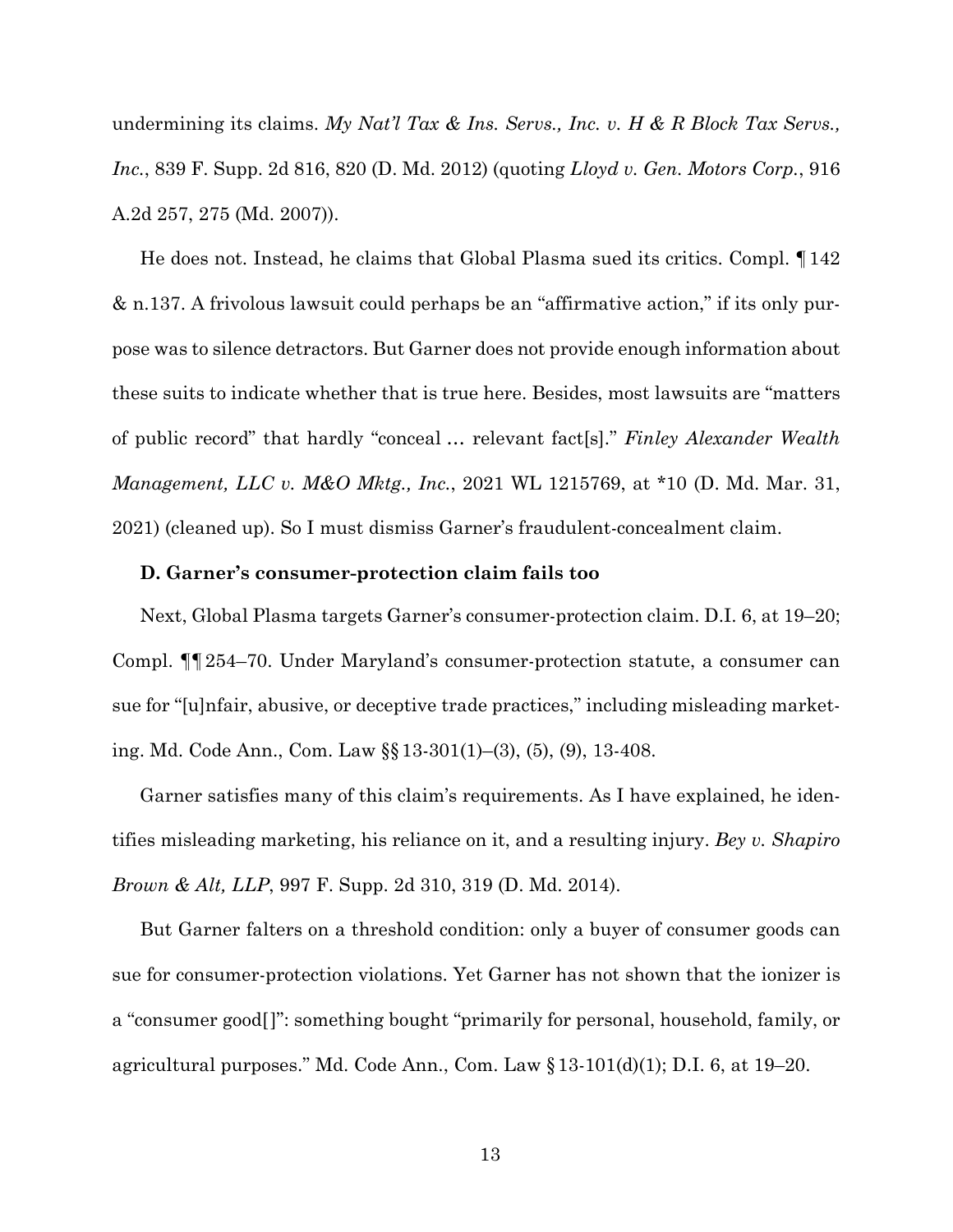To determine whether a product would be used for those purposes, Maryland courts look to the buyer's intent. *Morris v. Osmose Wood Preserving*, 667 A.2d 624, 635 (Md. Ct. App. 1995). If a buyer plans to use the product in his home, that product becomes a consumer good, even if other buyers would use it differently. *Id*.

Yet Garner never says how he planned to use the ionizer. True, his complaint suggests that some buyers might have installed an ionizer in their homes. Compl. ¶¶7, 43, 45. But he also notes that many buyers bought an ionizer for their businesses. *Id.* ¶¶144–45, 147, 152–55. And he does not clarify which camp he falls into, aside from a conclusory statement that he "is a consumer" and the ionizer is a consumer good. *Id.* ¶¶263–64; *see generally id.* ¶¶146, 148, 162–71.

So I must dismiss this claim. If Garner bought the ionizer for use in his home, he should amend his complaint to say so.

#### **E. Unjust enrichment**

That leaves Garner's claim that his purchase unjustly enriched Global Plasma. *Id.* ¶¶271–79. To state that claim, Garner must plead that Global Plasma "holds [his] money and that it would be unconscionable [for them] … to retain it." *Bank of Am. Corp. v. Gibbons*, 918 A.2d 565, 569 (Md. Ct. Spec. App. 2007) (quoting *Plitt v. Greenberg,* 219 A.2d 237 (Md. 1966)).

He has not. Garner bought the ionizer from a third-party retailer and has not said whether the proceeds from that sale ended up in Global Plasma's hands. Compl. ¶162; D.I. 6, at 20–21. At most, he implies that Global Plasma made more money because retailers could sell its products. Compl. ¶¶275–79.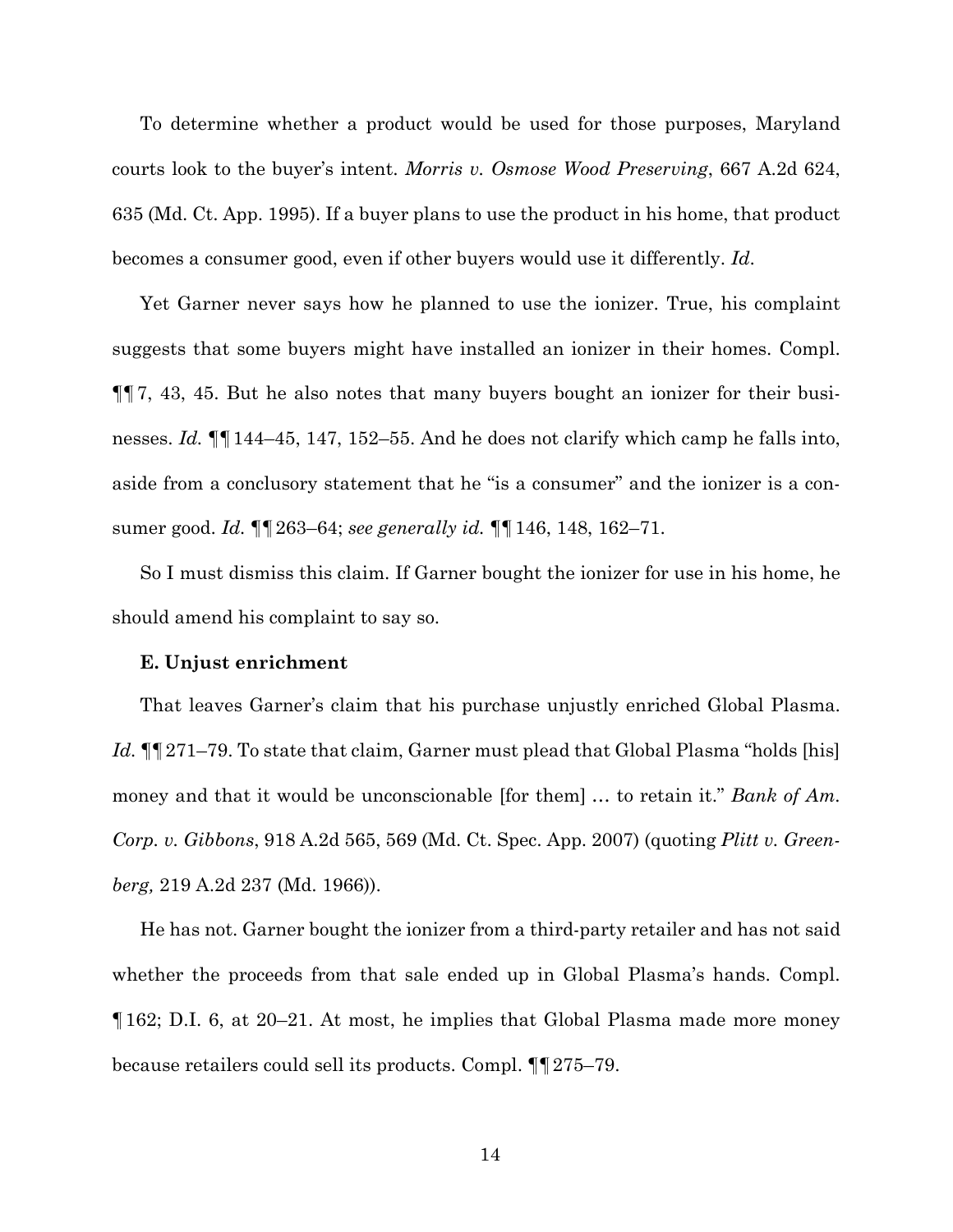Yet that is not enough. True, Garner need not show "direct dealings" with Global Plasma to state a valid claim. *Gibbons*, 918 A.2d at 571–72. But he still must allege that Global Plasma got his money in the end. *Id.* at 572; *Newcomb v. Babu*, 2020 WL 5106714, at \*5 (D. Md. Aug. 30, 2020) (asking whether the defendant had "funds transferred to it") (cleaned up). Vague implications do not suffice. So I will dismiss this claim too.

## **IV. GARNER DOES NOT PLAUSIBLY PLEAD BREACHES OF WARRANTY**

Along with his fraud-based claims, Garner brings several claims for breach of warranty. For these, he need only state enough facts to make his claim plausible. *Bell Atl. Corp. v. Twombly*, 550 U.S. 544, 556 (2007). But he fails.

Garner needed to plead that his notice "informed [Global Plasma] that there was a breach" and described the "nature of the nonconformity." *Doll v. Ford Motor Co.*, 814 F. Supp. 2d 526, 542 (D. Md. 2011); *see* Md. Code Ann., Com. Law §2-607(3)(a); *Palmer v. CVS Health*, 2019 WL 6529163, at \*6 & n.17 (D. Md. Dec. 4, 2019). But he does not. He says only that he "sent pre-suit notice concerning the [ionizer's] defects." Compl.  $\P$  171, 203, 219, 221, 252–53. And that conclusory statement is not enough. *Doll*, 814 F. Supp. 2d at 542 (rejecting the conclusory statement that plaintiffs had provided notice of "the problems they experienced"). *Id*.

Granted, Garner's brief discusses his notice. *See* D.I. 7-1, exh. K; D.I. 11, at 17– 18. But I cannot consider that information because it is neither provided by nor integral to Garner's complaint. *In re Burlington Coat Factory Sec. Litig.*, 114 F.3d 1410, 1426 (3d Cir. 1997). Garner should amend his complaint to include it.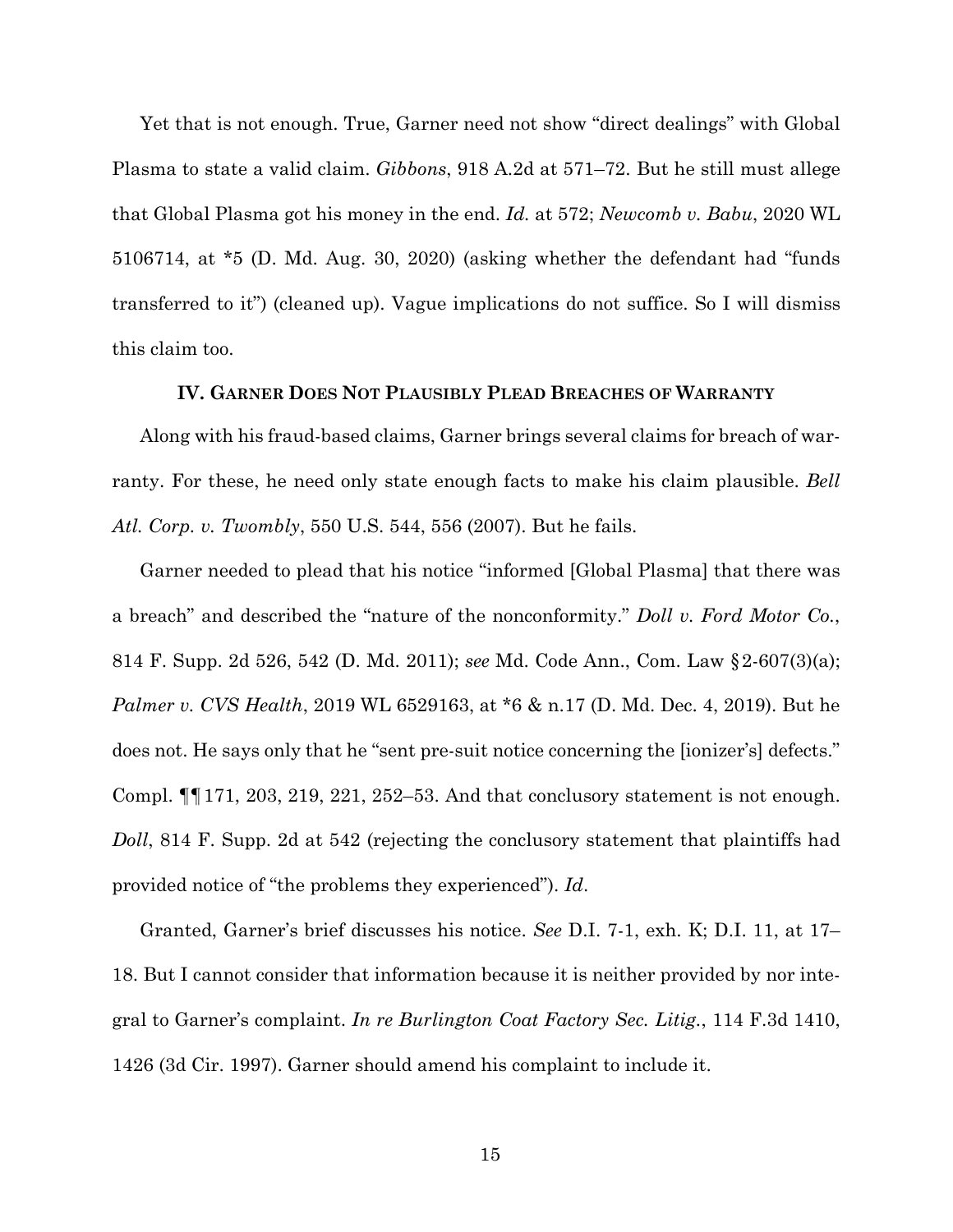Garner's final claim for violations of the Magnuson-Moss Warranty Act also fails. Compl. ¶¶223–38. As I recently explained, Magnuson-Moss permits class actions in federal court only where there are 100 named plaintiffs. *Talley v. General Motors*, No. 1:20-cv-01137, at 12–15 (D. Del. Nov. 26, 2021); *see* 15 U.S.C. §2310(d)(3)(C). Because Garner is the sole plaintiff here, I cannot hear his claim.

\* \* \* \* \*

Garner identifies several potential misrepresentations. So he successfully states a fraudulent-misrepresentation claim. But his other claims are faulty, so I must dismiss them. If Garner wants to mend those flaws, he should amend.